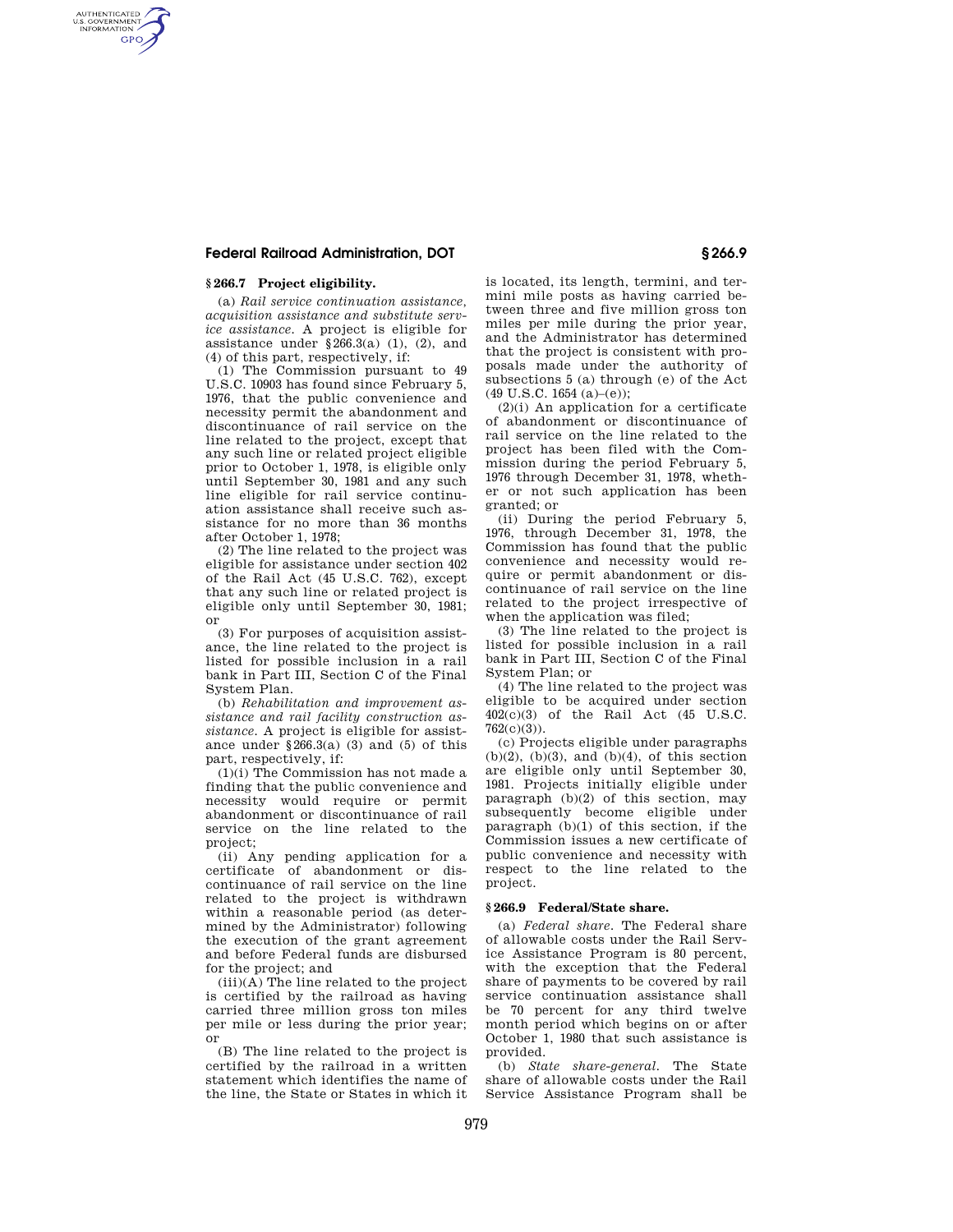# **§ 266.9 49 CFR Ch. II (10–1–10 Edition)**

provided either in cash or through eligible in-kind benefits which would not otherwise have been provided. When more than the required State share is provided during the Federal fiscal year beginning October 1, 1978, or thereafter, the amount in excess of the required State share may be carried forward to subsequent fiscal years. The State share of allowable costs under the Rail Service Assistance Program may not be satisfied directly or indirectly by any Federal funds unless the funds are provided through a Federal program which specifically authorizes the use of such funds to satisfy the non-Federal share of a Federally subsidized program.

(c) *In-kind benefits*—(1) *Eligible types of benefits and their valuation.* The following types of in-kind benefits are eligible when they are provided for projects eligible under §266.7 of this part (whether or not Federal assistance is requested for the projects) or they are activities which would be eligible for planning and program operation assistance. Eligible in-kind benefits are valued as follows:

(i) The value of forgiven taxes, such as those portions of gross receipts or revenue taxes which are applicable to an approved project or property taxes on project related property, shall be the amount which would otherwise have been levied by the taxing authority. Forgiveness may be through exemption or remission;

(ii) The value of trackage rights secured by a State for a common carrier shall be the amount paid by railroads for comparable rights on comparable rail freight properties;

(iii) The value of State salaries for State public employees working in the State Rail Service Assistance Program, shall be consistent with rates paid for similar work by state public employees working in comparable state programs but shall not include overhead or general administrative costs;

(iv) The value of donations by the State or by a third party on behalf of the State of real property or tangible personal property of the kind necessary for safe and efficient operation of rail freight service, such as State or locally owned or leased buildings used in rail

freight operations or equipment or materials, shall be determined as follows:

(A) The value of State tangible personal property shall be established at the State's actual cost in accordance with Federal Management Circular 74– 4;

(B) The value of donated tangible personal property shall be determined in accordance with Attachment F of Office of Management and Budget Circular (OMB) A–102;

(C) The value of State real property shall be established at the State's actual cost in accordance with Federal Management Circular 74–4, if at least one independent appraisal based on the results of a title search was performed when the property was purchased by the State, otherwise it shall be valued at the fair market value as established by at least one independent appraisal based on the results of a title search at the time the state proposes to make the property available as in-kind benefit; and

(D) The value of donated real property shall be its fair market value, at the time of donation to the State, as established by at least one independent appraisal based on the results of a title search;

(2) *Eligibility criteria.* To be applied toward the State share, in-kind benefits must:

(i) Be verifiable from the State's records;

(ii) Be necessary and reasonable for proper and efficient accomplishment of the objectives of the Rail Service Assistance Program;

(iii) Be provided for in the approved grant budget; and

(iv) Be approved under paragraph (3) of this paragraph (c).

(v) The State shall submit such information as the Administrator may request to verify the value of in-kind benefits.

(3) *Request for approval.* A request for approval of the in-kind benefits are to be applied and shall include the following:

(i) Full name and principal business address of the contributor if other than grantee;

(ii) Detailed documentation of the inkind benefits including identification of the kind of in-kind benefits to be